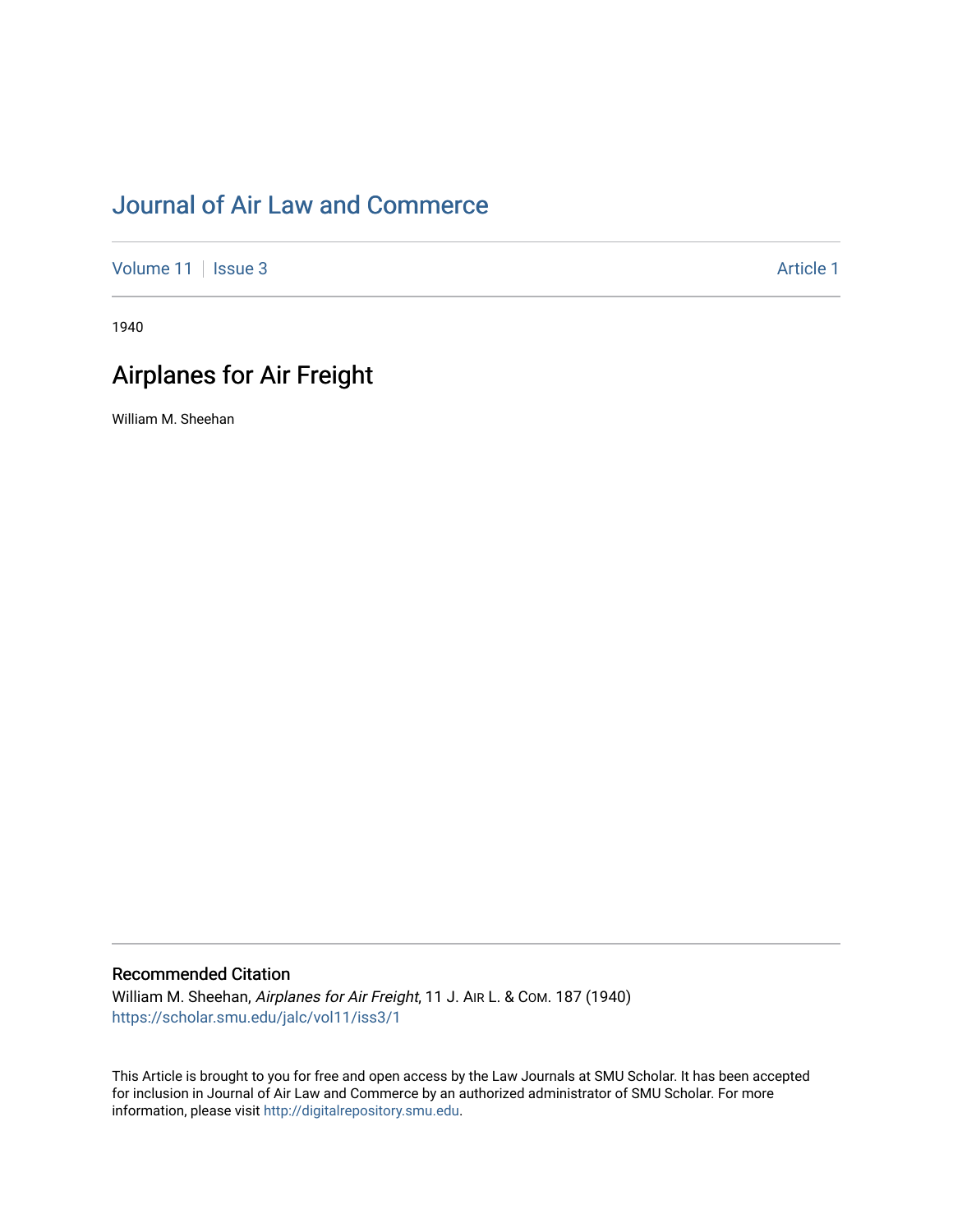# **THE JOURNAL OF AIR LAW AND COMMERCE**

Volume 11 **JULY**, 1940 Number 3

# **AIRPLANES FOR AIR FREIGHT**

WILLIAM M. **SHEEHAN**

# INTRODUCTION

To many, the need of airplanes for hauling freight cargo may seem remote. The usual understanding is that demand for such. aircraft is limited to particular situations, where impenetrable jungles or ice-locked mountain ranges make transportation of goods by air definitely advantageous. And in these situations of little or no surface competition, anything that flies, an eight or ten year old passenger liner, appears adequate.

Yet such an understanding does not accord with the facts. Besides the growing demand from abroad where hundreds of obsolete aircraft used for freighting must be replaced within the next few years, two important, albeit latent, markets for efficient cargohauling equipment merit attention.

One is suggested by the lightning-swift German invasions of neighboring territories facilitated by the transportation of great numbers of men and supplies, including guns, trucks and tanks, in airplanes specially suited to the purpose. This new and effective use of the airplane promises to revolutionize military strategy just as surely and completely as has the formidable bomber. Possession of an armada of heavy cargo airplanes must be a matter of concern to governments the world over. It should be a fundamental consideration in our own national defense plans.

Another potential demand for freight-hauling airplanes lies in our domestic transportation services. At present the only movement of goods by air in this country is as express on regular passenger liners. That air express shipments average only seven or eight pounds each is undoubtedly due to rates approximately eight times those of rail express, necessitated by the high cost of passen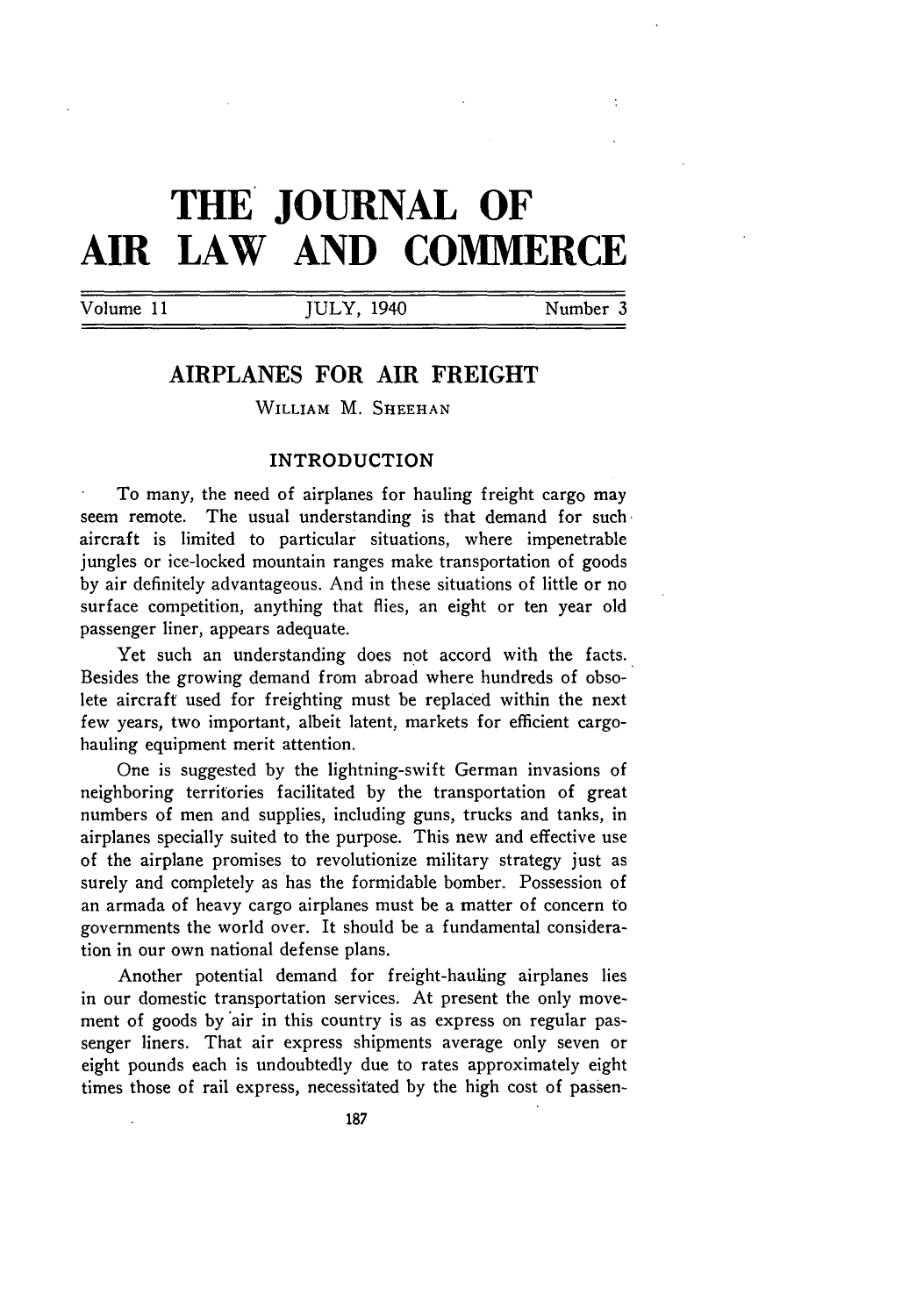ger airplane operation. Almost everybody familiar with transportation problems in this country agrees that a huge demand exists for air freight service midway in speed between the express train and express airplane, provided expenses of the new service can be reduced appreciably from present airline operating costs. A study<sup>1</sup> of the usefulness of one available type of airplane as a freighter has shown that a satisfactory and profitable long distance air freight service is possible today with rates but a third or a quarter those of air express. Probably even more favorable results. could be had if some other type of airplane, more efficient for freighting, were employed.

Whether large scale air freight operations are to be inaugurated here, as in other countries, with existing types of equipment, or development of a new and more efficient type of airplane will precede such commencement, resembles the question of whether the hen or the. egg came first. Airline executives attribute their lack of enterprise in the air freight field to want of the proper type of equipment. Manufacturers, on the other hand, insist that an assured market for specially designed freightplanes must precede their construction.

As a contribution to the better understanding of these problems, the following survey seeks to show, first, what equipment can be employed for air freighting today, and, second, what sort of specialized freight equipment may be hoped for in the reasonably near future.

#### I. EXISTING **EQUIPMENT**

Although war demands may alter the situation insofar as military aircraft are concerned at any time, it is still a safe statement that the manufacture of airplanes is a highly individualistic activity. Unlike locomotives and automobiles, standardization of which has been made necessary by mass production methods, airplanes are constructed as different from each other as engineering ingenuity can make them. Models intended for the same purpose, or even subsequent editions of the same model, are likely to have important differences of shape, wing loading, power loading, speed, range and other aeronautical characteristics. There are almost as many classes of airplanes as there are approved type certificates.

Airplanes of small load capacity, such as the sport plane, trainer or pursuit ship, obviously have little adaptability to ordinary freight

188

**<sup>1.</sup> W. M. Sheehan,** "Air Freight for **tie** United States", **(1939) 10 JOURNAL OF. AIR LAW 454.**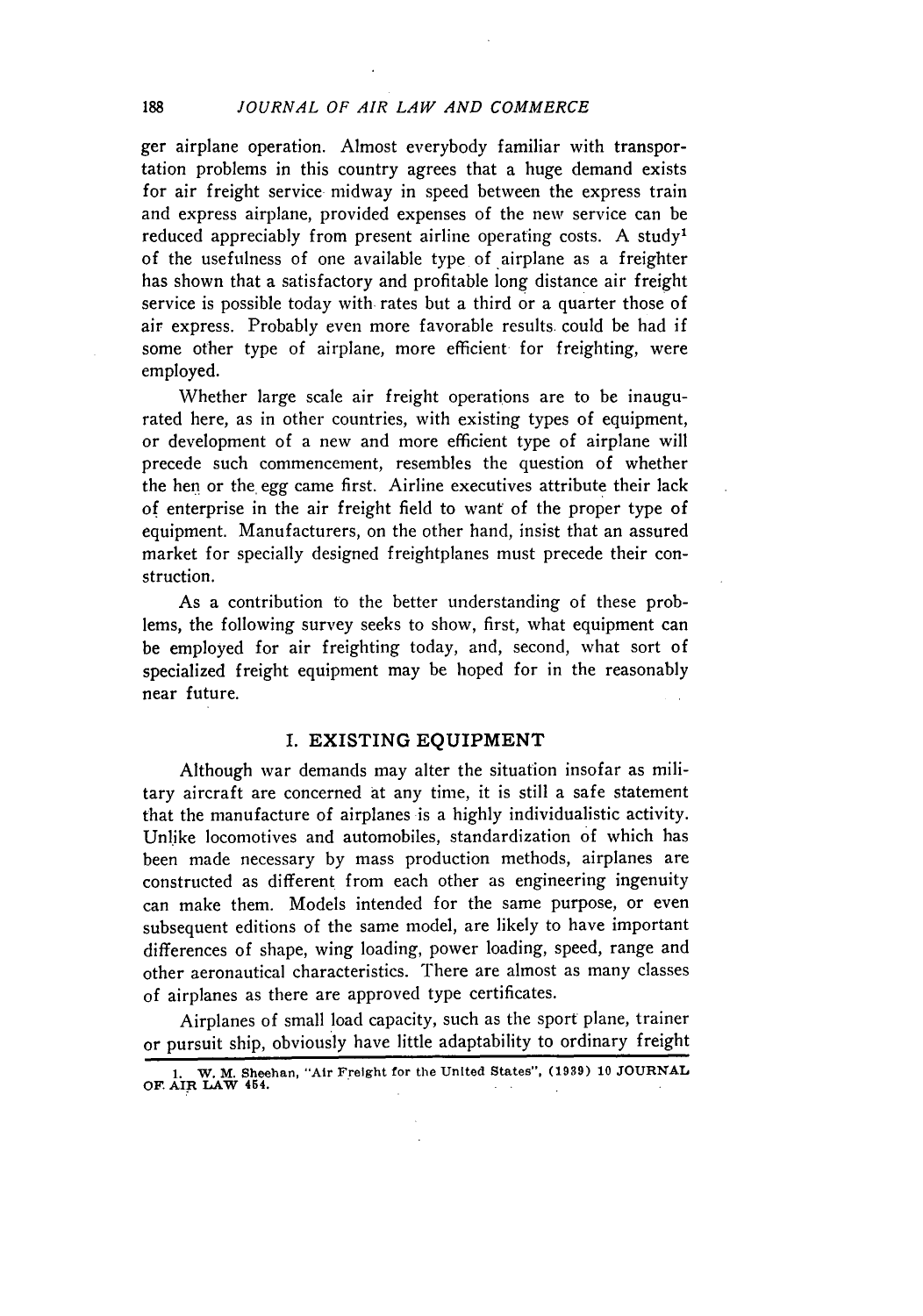hauling requirements. The various types whose load carrying capacities are sufficiently large to warrant consideration may, for the purposes of this study, **be** grouped in three general classes: 1) obsolescent passenger models, 2) new passenger models, 3) patrol boats and bombers.

A distinction is made between passenger airplane models which are obsolescent and likely to be available in used condition at small cost and those which are new. In theory, a used airplane sells at a price that measures the difference in its condition from that of the same airplane new. In practice, however, a passenger airplane several years old may be purchased for much less than its real value. Passenger airlines, for competitive reasons, try to employ only the latest equipment and are constantly replacing old types with new. Thus, after only four or five of a possible ten or twelve years of "useful life" and despite an excellent operating condition at the time of resale, used passenger liners generally sell at from 25 to 60 percent of their initial value. Purchase of cheap used airline equipment makes possible a very significant economy in the usually heavy burden of depreciation expense, an advantage which does not exist for latest model equipment.

# 1. OBSOLESCENT PASSENGER MODELS

According to the records of the Civil Aeronautics Authority, our domestic airlines on December 31, 1939, employed 263 airplanes, of which 35 were Lockheed 10's, 41 Boeing 247-D's, 43 Douglas DC-2's and 128 Douglas DC-3's (including DST's). The first three models were originally produced in 1934, the fourth in 1936. Since all major airlines have arranged for delivery of larger faster models in the near future, it is a fair assumption that each of the above four types of passenger aircraft will soon be available for use as freighters on advantageous terms. Their chief characteristics appear in the following Table 1.

It should be noted that the data presented in Table 1 relate to the use of the four models listed therein as passenger aircraft. Employed as freighters, they would operate under different conditions which make for two important changes in the flight characteristics stated.

First, by hauling freight only, advantage may be taken of 04.700 of the Civil Air Regulations which permits an appreciably larger aircraft gross weight for non-passenger use. Some of the increased gross weight would undoubtedly be for heavier landing

 $\overline{a}$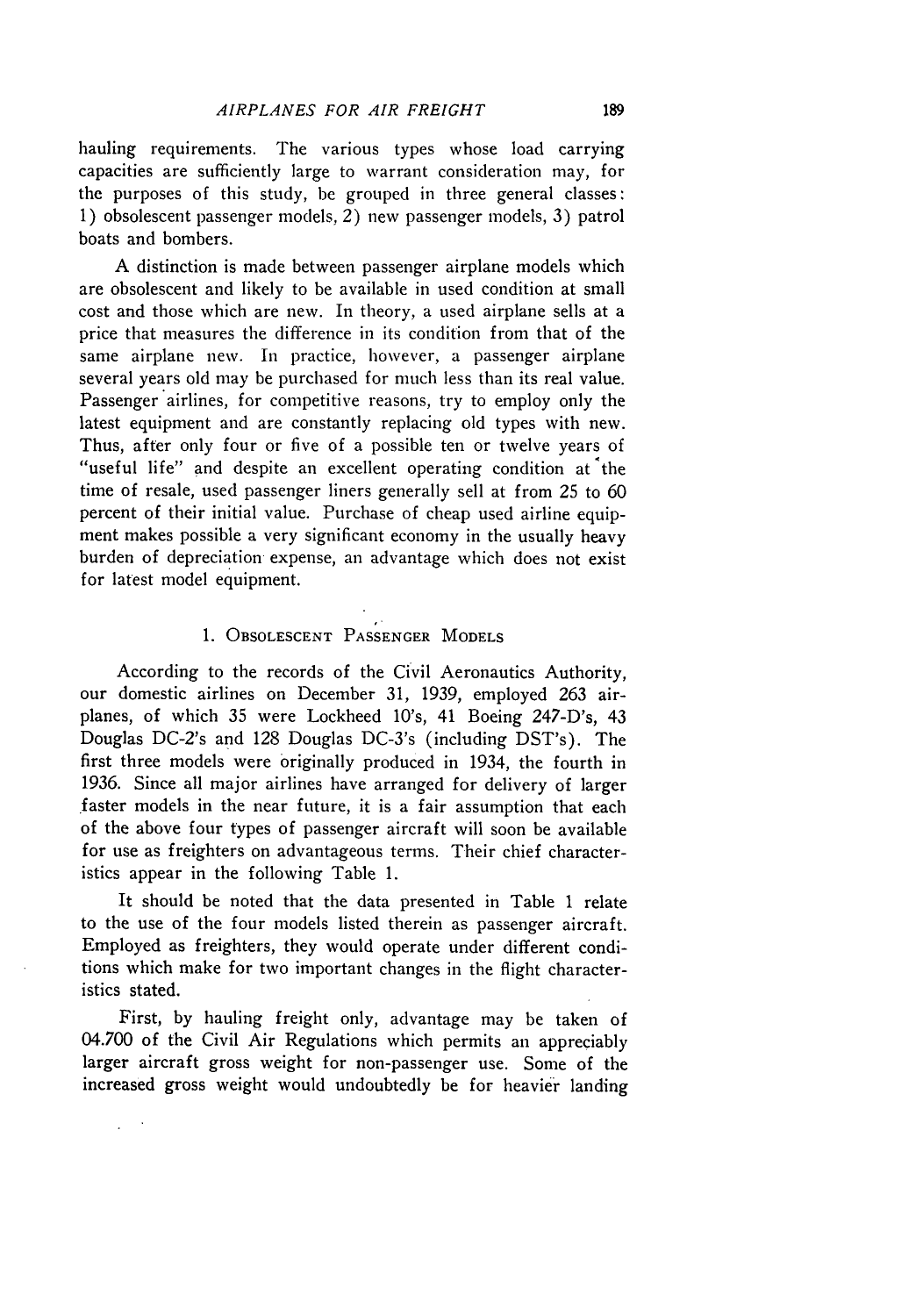# TABLE 1

|     | Item                                                       | Lockheed<br>$10 - A$          | Boeing<br>$247 - D$           | Douglas<br>$DC-2$             | Douglas<br>$DC-3$             |
|-----|------------------------------------------------------------|-------------------------------|-------------------------------|-------------------------------|-------------------------------|
|     | 1. Seats                                                   | 10                            | 10                            | 14                            | 21                            |
| 2.  | Engines                                                    | $2-WaspJrSB$                  | 2-S1H1G                       | 2-WF52                        | $2 - G102A$                   |
| 3.  | Rated Power (HP)                                           | 800                           | 1100                          | 1520                          | 1800                          |
| 4.  | Gross Weight (Lbs.)                                        | 10,500                        | 14,000                        | 18.560                        | 24,400                        |
| 5.  | Empty Weight (Lbs.)                                        | 6,350                         | 8,940                         | $-12,000$                     | 15,900                        |
| 6.  | Useful Load $(Lbs.)$                                       | 4,150                         | 5.060                         | 6.560                         | 8,500                         |
| 7.  | Maximum Speed<br>(MPH)                                     | 202<br>(5000 ft.)             | 202<br>$(8000 \text{ ft.})$   | 210<br>$(6800 \text{ ft.})$   | 215<br>(7700 ft.)             |
| 8.  | Cruising Speed at<br>65% Power (MPH)                       | 181<br>$(12,000 \text{ ft.})$ | 189<br>$(12,000 \text{ ft.})$ | 185<br>$(10,000 \text{ ft.})$ | 185<br>$(10,000 \text{ ft.})$ |
| 9.  | Cargo and Cabin<br>Space (cu. ft.)                         | 369                           | 690                           | 1164                          | 1365                          |
| 10. | Price New<br>(in quantity)                                 | \$52,000                      | \$69,000                      | \$90,000                      | \$111,400                     |
| 11. | Percentage of Gross<br>Weight Useful                       | 39.6                          | 36.2                          | 35.3                          | 34.8                          |
| 12. | Useful Load Ratio<br>(Lbs.) Useful Load/HP<br>Rated Power) | 5.2                           | 4.6                           | 4.3                           | 4.7                           |

#### *Characteristics of Obsolescent Passenger Airplanes'*

gear and so forth, but much of it would constitute an increase in payload. There has been discussion in governmental circles about the adoption of a new method of determining gross weights allowable. But a change of this character in 04.700 would in all probability strengthen rather than impair the validity of the conclusions hereinafter presented. Second, the reduced cruising speed and diminished distances between refueling stops of freight service would enable further important increases in the payloads of the four airplanes listed in Table **1.** These changes with their effects upon flight characteristics are shown in the following Table 2.

A comparison of Tables 1 and 2 reveals that as freighters each of the four airplanes under consideration experiences an appreciable improvement in useful load ratio and percentage of gross weight useful. Item 9 of Table 2 indicates that a much smaller space-weight allotment may have to be made for these airplanes when used as freighters than the 400 cubic inches per pound of

<sup>2.</sup> Figures checked **by** manufacturers, except those **for Boeing** 247-D. **Items 12 and 13 are derivative.**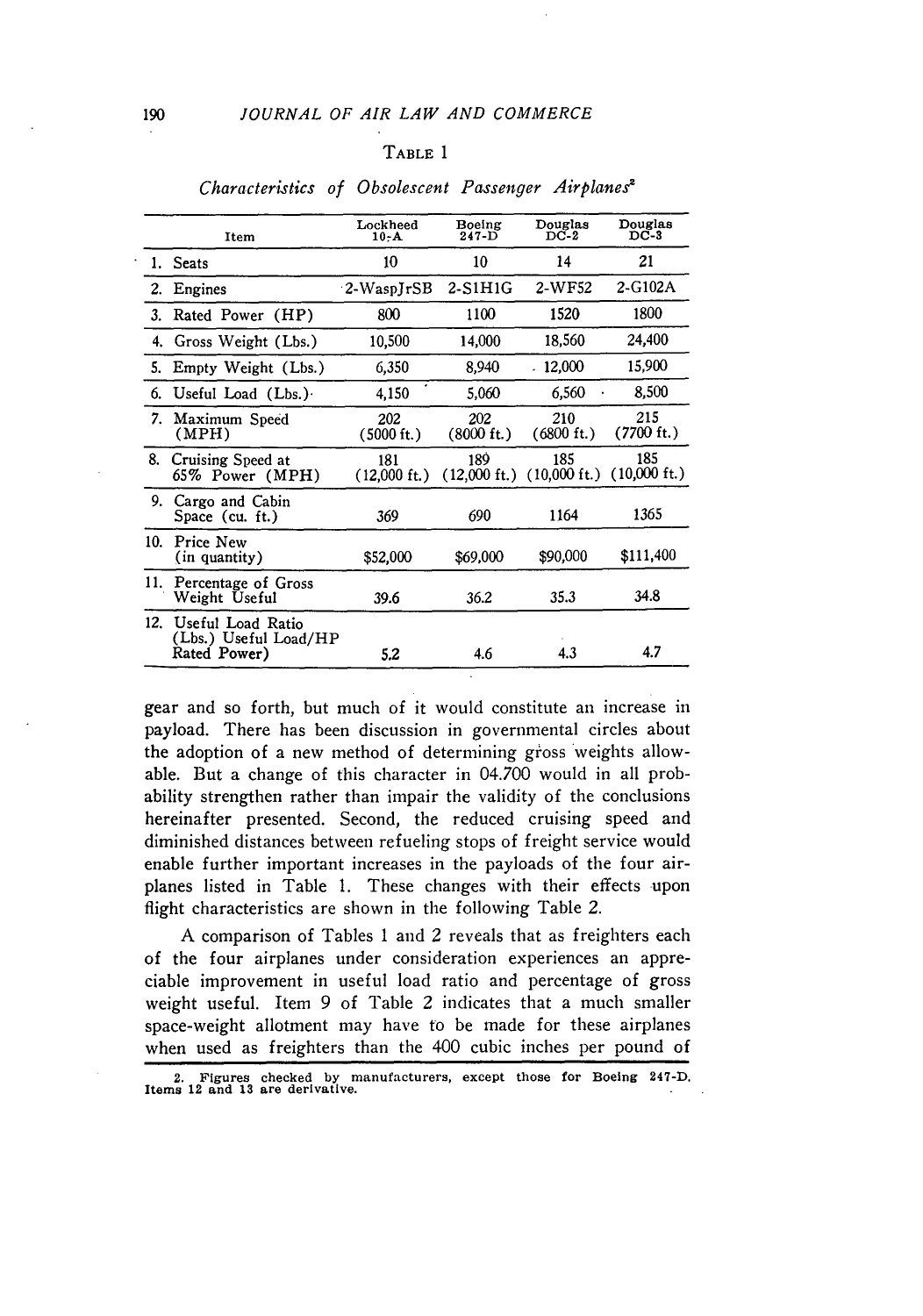#### TABLE 2

# *Characteristics of Obsolescent Passenger Airplanes Used as Freighters3*

|    | Item                                                                                               | Lockheed<br>10-A | Boeing<br>$247 - D$ | Douglas<br>$_{\rm DC-2}$ | Douglas<br>$_{\rm DC-3}$ |
|----|----------------------------------------------------------------------------------------------------|------------------|---------------------|--------------------------|--------------------------|
| 1. | Gross Weight (Lbs.)                                                                                | 12,180           | 15,792              | 21,530                   | 28,180                   |
| 2. | Empty Weight (Lbs.)                                                                                | 6.461            | 8,918               | 12,000                   | 14.905                   |
|    | 3. Useful Load (Lbs.)                                                                              | 5.719            | 6,874               | 9,530                    | 13,275                   |
|    | 4. Brake Horsepower at<br>120 MPH and Gross Weight                                                 | 365              | 500                 | 610                      | 770                      |
|    | 5. Weight of Crew and Fuel <sup>4</sup><br>for 500 Miles at 120<br>MPH (Lbs.)                      | 1,114            | 1.442               | 1,600                    | 2,040                    |
|    | 6. Maximum Payload (Lbs.)                                                                          | 4,575            | 5,432               | 7,930                    | 11,235                   |
|    | 7. Percentage of Gross<br>Weight Useful                                                            | 47.0             | 43.5                | 44.3                     | 47.1                     |
|    | 8. Useful Load Ratio (Lbs. of<br>Useful Load/HP of Rated<br>Power)                                 | 7.1              | 6.2                 | 6.3                      | 7.4                      |
| 9. | Space-Weight Ratio <sup>5</sup><br>(Cu. In. of Cargo and<br>Cabin Space/Lb. of<br>Maximum Payload) | 139              | 219                 | 254                      | 210                      |

shipment 'allowed now **by** the domestic air express tariff. However, freight commodities are likely to be denser than air express shipments and a space-weight allowance of 200 cubic inches per pound would appear to be adequate.<sup>6</sup> Even after provision for passageway and other operating space this allowance should be within the spaceweight capacities of all four airplanes, with the possible exception of the Lockheed **10.**

The foregoing tables give but a partial picture of the four obsolescent passenger models as freighters. Our chief interest in a potential freightplane should be its cost of performing a ton-mile of freight transport service. In the absence of available data of this character, it is necessary to predicate a suitable freight operation and estimate the costs on the basis of general airline experience and practices. As a step toward this end, the following Table **3** indi-

**6. Officials of Pan American Airways advise that their 200 cu. in. per lb. limit** for foreign **express shipments is rarely exceeded.**

*/ / /*

<sup>3.</sup> First two items based upon figures of manufacturers, except in the case of the Boeing 247-D. In the case of the Lockheed 10, 20% of the increased gross weight permitted by C.A.R. 04.700 has been allocated for structural **poses.**

**<sup>4. 340</sup> lbs. for pilot and co-pilot; fuel and oil 0.5 lbs. per brake horsepower hour with 6% extra for manoeuvering, warming up, etc.**

**<sup>5.</sup>** Passageway space not provided for.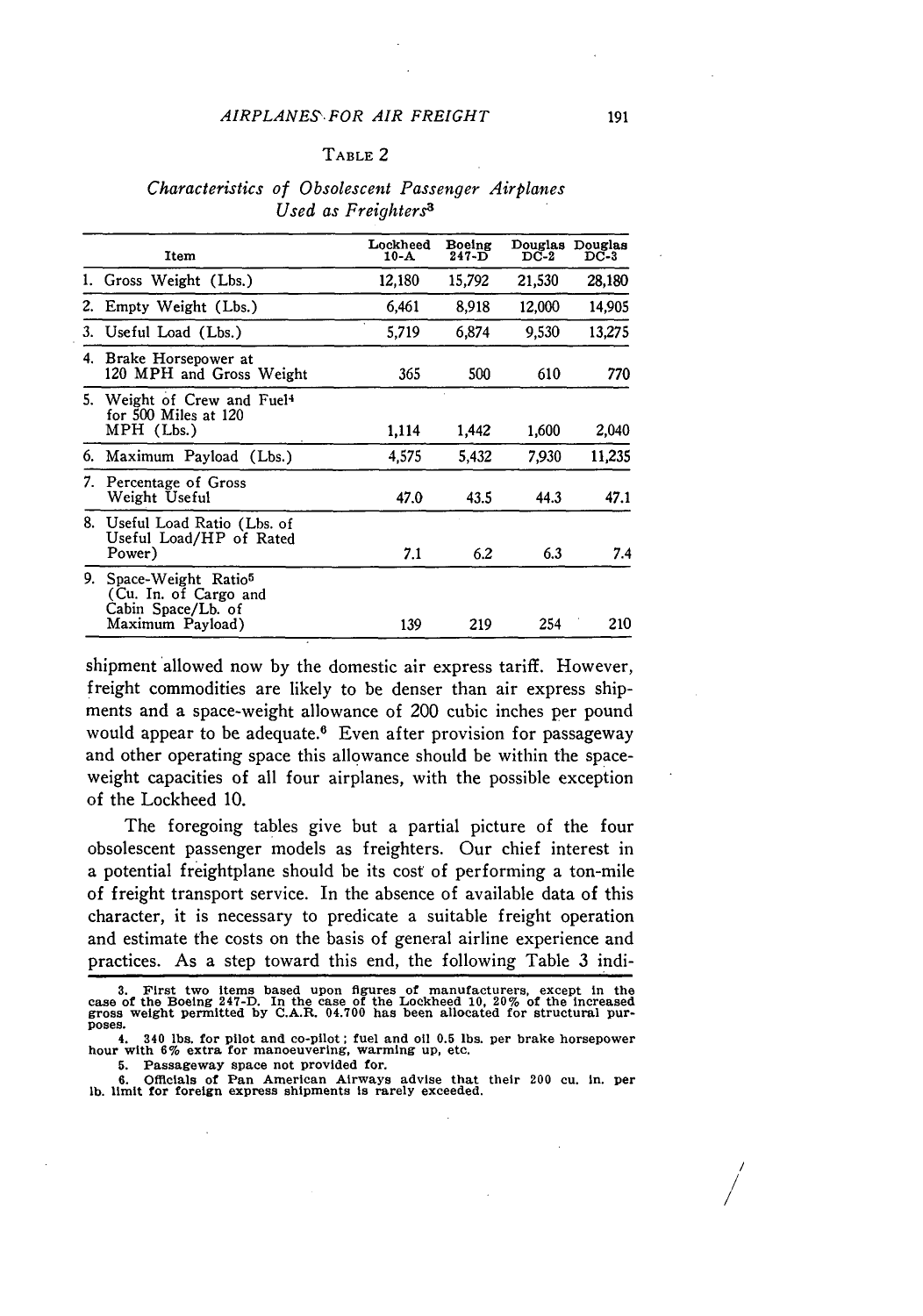#### *JOURNAL OF AIR LAW AND COMMERCE*

192

cates various estimated costs per mile of operating six of each of the four types of airplanes in a daily round-trip transcontinental freight service. The bases and assumptions employed in determining these costs are presented in detail hereinafter in the Appendix.

#### TABLE **3**

|    | Item                                                | Lockheed<br>$10-A$ | Boeing<br>$247 - D$ | Douglas<br>$DC-2$ | Douglas<br>$DC-3$ |
|----|-----------------------------------------------------|--------------------|---------------------|-------------------|-------------------|
|    | 1. Personnel                                        | 14.08              | 14.97               | 16.23             | 17.28             |
| 2. | Fuel and Oil                                        | 3.75               | 5.14                | 6.26              | 7.87              |
|    | 3. Overhaul and Repair (Materials)                  | 0.78               | 1.07                | 1.48              | 1.75              |
|    | Depreciation                                        | 2.17               | 2.87                | 3.75              | 4.64              |
|    | Insurance                                           | 1.29               | 1.55                | 2.01              | 2.58              |
| 6. | All Other Operating Supplies and<br><b>Expenses</b> | 14.55              | 17.27               | 25.21             | 35.72             |
|    | Total                                               | 36.62              | 42.87               | 54.94             | 69.84             |

|  | Estimated Costs of Operation of Obsolescent             |  |
|--|---------------------------------------------------------|--|
|  | Passenger Airplanes Used as Freighters (cents per mile) |  |

The above table still leaves our analysis of old passenger planes incomplete. For each model has a different payload capacity and the total costs shown in Table **3** have yet to be divided **by** their respective probable payloads. **A** useful yardstick appears in Table 4 which shows the estimated cost of carrying one ton a distance of one mile under the operating conditions described in the Appendix with each plane loaded to within **75** percent of its payload capacity. The latter percentage seems reasonable in view of current passenger traffic experience and the likelihood of a steadier, more favorable traffic load factor in freight service.<sup>7</sup>

#### TABLE 4

|                                                                          | Estimated Cost of Operation of Obsolescent |  |  |
|--------------------------------------------------------------------------|--------------------------------------------|--|--|
| Passenger Airplanes Used as Freighters (cents per ton-mile) <sup>8</sup> |                                            |  |  |

| Lockheed<br>$10 - A$ | Boeing<br>247-D | Douglas<br>DC-2 | Douglas<br>DC-3 |
|----------------------|-----------------|-----------------|-----------------|
| 21.3                 | 21.0            | 18.5            | 16.5            |

It would appear from Tables **3** and 4 that obsolescent passenger airplanes as a class are practicable for low cost, long distance

<sup>7.</sup> The subject of demand for air freight service is beyond the scope of this article. However, it may be stated that the largest amount of traffic assumed herein, that of the Douglas DC-3, is a small fraction of 1% of the

**<sup>8.</sup> Total costs shown in Table 3 divided by 75% of maximum payloads shown in Table 2.**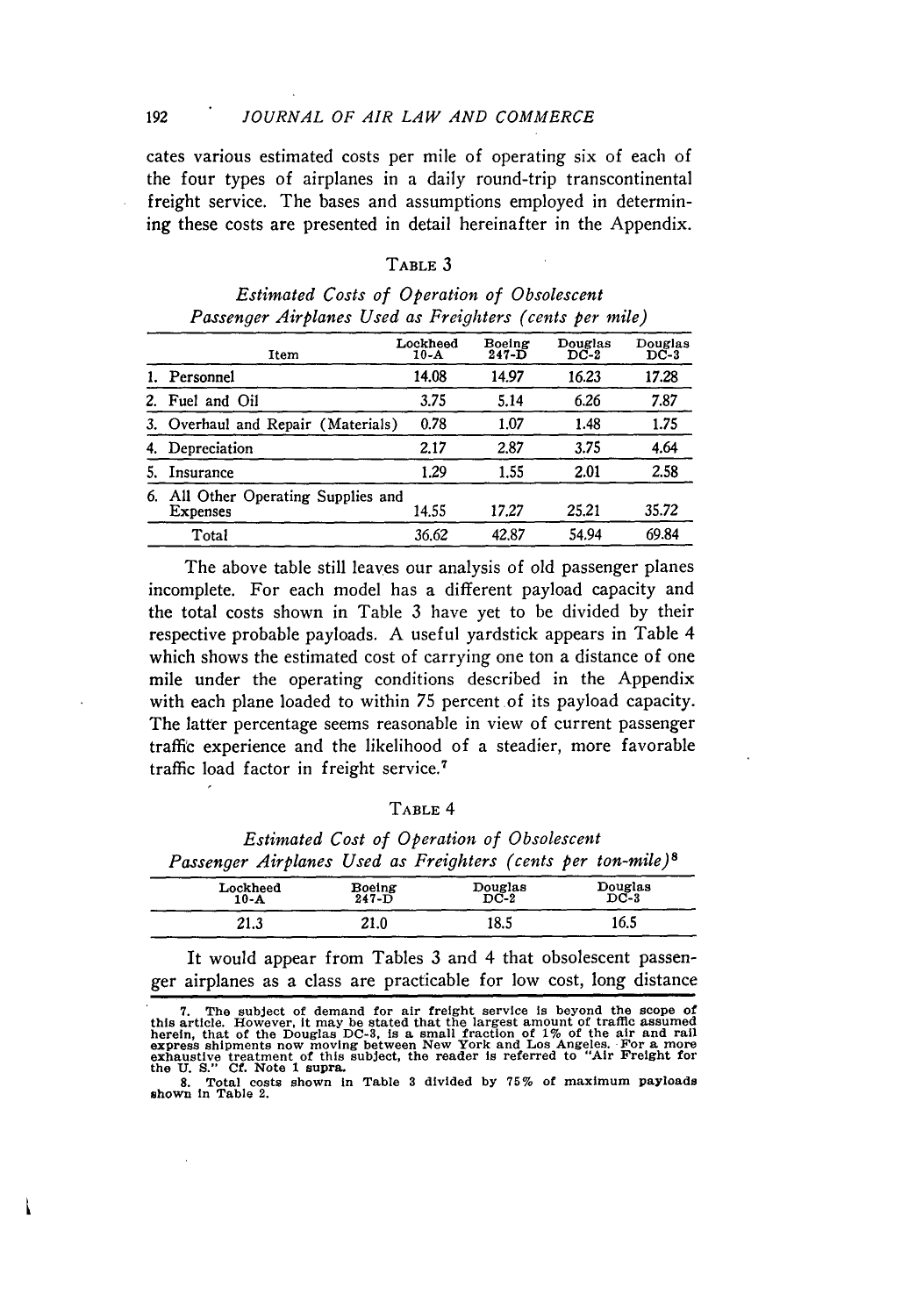freighting. It would further appear from these tables that freight operating costs *per mile* tend to increase with the size of the airplane employed, but freight operating costs *per ton-mile* tend to decrease with the size of airplane used.

Of no small interest is a comparison of the operating costs indicated in Table 4 with the average rates per ton-mile for existing types of commodity transportation service: viz., air express, 80 cents; first class rail express, 11 cents; less-than-carload rail freight, five cents; highway freight, four cents. $9$  Since the costs of Table 4 are based on a single round-trip transcontinental schedule per day and operating costs tend to decrease with increased operations, a considerably more favorable comparison for air freight may be expected whenever operations are large enough to justify multiple schedules.

## 2. **NEW PASSENGER MODELS**

The constant striving of passenger airlines to supply the public with new and faster types of airplanes results in periodic replacement of standard equipment. Judging from the large and extensive orders placed with manufacturers in the past few months, our passenger airlines appear to be on the verge of another elaborate replacement program. The following Table 5 presents essential characteristics of four new models, one or more of which seem destined to become standard airline equipment in the near future.

|     | Item                                                            | Curtiss-<br>Wright<br>(Transport) | Lockheed<br>(Excalibur) | Douglas<br>$DC-4$ | Boeing 307<br>(Strato-<br>liner) |
|-----|-----------------------------------------------------------------|-----------------------------------|-------------------------|-------------------|----------------------------------|
|     | 1. Seats                                                        | 36                                | 34                      | 40                | 38                               |
| 2.  | Engines                                                         | 2-Wr. Cv.                         | $4-Wr.$ Cy.             |                   | 4-Wr. Cv. 4-Wr. Cv.              |
|     | 3. Rated Power (HP)                                             | 3.400                             | 4.000                   | 4.800             | 4,400                            |
| 4.  | Gross Weight (Lbs.)                                             | 38,000                            | 40,000                  | 47,000            | 45.000                           |
| 5.  | Empty Weight (Lbs.)                                             | 24,750                            | 25,080                  | 34,546            | 29,760                           |
|     | 6. Useful Load (Lbs.)                                           | 13.250                            | 14,920                  | 12,454            | 15,240                           |
|     | 7. Maximum Speed (MPH)                                          | 243<br>$@13,000$ ft.              | 294<br>@15,300 ft.      | 257               | 240<br>@6000 ft.                 |
| 8.  | Cruising Speed (MPH)                                            | 210<br>@10,000 ft.                | 262<br>$@19,000$ ft.    | 235               | 215<br>@10,000 ft.               |
| 9.  | Percentage of Gross<br>Weight Useful                            | 34.9                              | 37.5                    | 26.5              | 33.9                             |
| 10. | Useful Load Ratio<br>(Lbs. of Useful Load/HP<br>of Rated Power) | 3.9                               | 3.8                     | 2.6               | 3.5                              |
|     |                                                                 |                                   |                         |                   |                                  |

TABLE 5 *Characteristics of New Passenger Airplanes*

**9. Fortune** survey.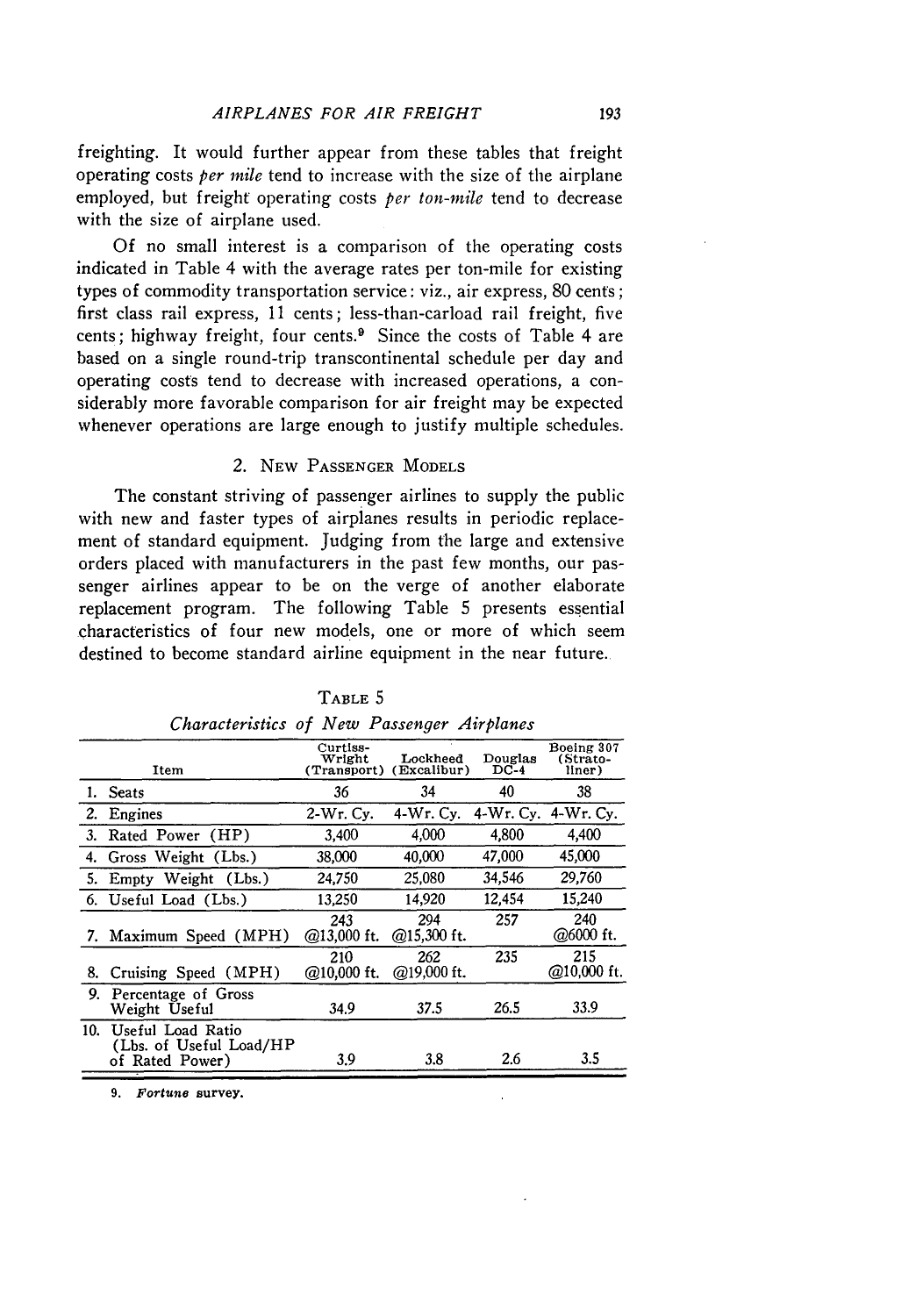# *JOURNAL OF AIR LAW AND COMMERCE*

**A** comparison of Tables 1 and 5 shows that the principal features of the new passenger airplanes are greater size and speed. The latter is reflected in a very low value of useful load ratios. Although they have large useful loads, new passenger airplane load ratios are smaller than those of obsolescent passenger airplanes because of a tremendous increase in power required to achieve greater speeds. Moreover, present information tends to confirm the opinion that these new passenger models will cost more per pound of maximum payload to purchase than did their predecessor models. These factors do not augur well for aircraft in this classification as immediate or future freighters.

#### 3. PATROL **BOATS AND** BOMBERS

The United States military services have been most progressive. in causing to be developed distinctly new types of aircraft. In particular, efforts to procure equipment having long range observation and striking power have resulted in patrol boats and bombers whose useful load capacities sound almost incredible. Performance statistics for the most recent and probably most effective types are not yet available. However, the following Table 6 presents data for two bombers and two flying boats, the characteristics of which are available and may be presumed to be conservatively representative of airplanes in this category.

| R<br>щ<br>۱. |  |
|--------------|--|
|--------------|--|

*Characteristics of Long Range Patrol Boats and Bombers'0*

|     | <b>Item</b>                                                      | Boeing<br><b>B-Y299</b><br>Flying<br>Fortress | Con-<br>solidated<br>29 | Martin<br>156          | Douglas<br>B-19 |
|-----|------------------------------------------------------------------|-----------------------------------------------|-------------------------|------------------------|-----------------|
|     | Landplane or Flying Boat                                         | Lp.                                           | F.B.                    | F.B.                   | Lp.             |
| 2.  | Engines                                                          | 4                                             | 4                       | 4                      | 4               |
| 3.  | Rated Power (HP)                                                 | 4,000                                         | 4.200                   | 3.400                  | 6.000           |
|     | Gross Weight (Lbs.)                                              | 45.470                                        | 65.000                  | $80,000$ <sup>11</sup> | 140,000         |
| 5.  | Empty Weight (Lbs.)                                              | 26.143                                        | $29.000^{11}$           | 37.57211               | 84.000          |
| 6.  | Useful Load (Lbs.)                                               | 19,327                                        | 36.000                  | 42.428                 | 56,000          |
| 7.  | Maximum Speed (MPH)                                              | 268                                           | 226                     | 183                    | Over 210        |
| 8.  | Cruising Speed (MPH)                                             | 220                                           | 210                     | 150                    | 200             |
| 9.  | Percentage of Gross<br>Weight Useful                             | 42.5                                          | 55.4                    | 53.0                   | 40.0            |
| 10. | Useful Load Ratio<br>(Lbs. of Useful Load/HP)<br>of Rated Power) | 4.8                                           | 8.6                     | 12.5                   | 9.3             |

**10.** Data furnished **by** manufacturers, except **those for** Douglas **B-19 which were released by U. S.** Army.

**11. For freighting.**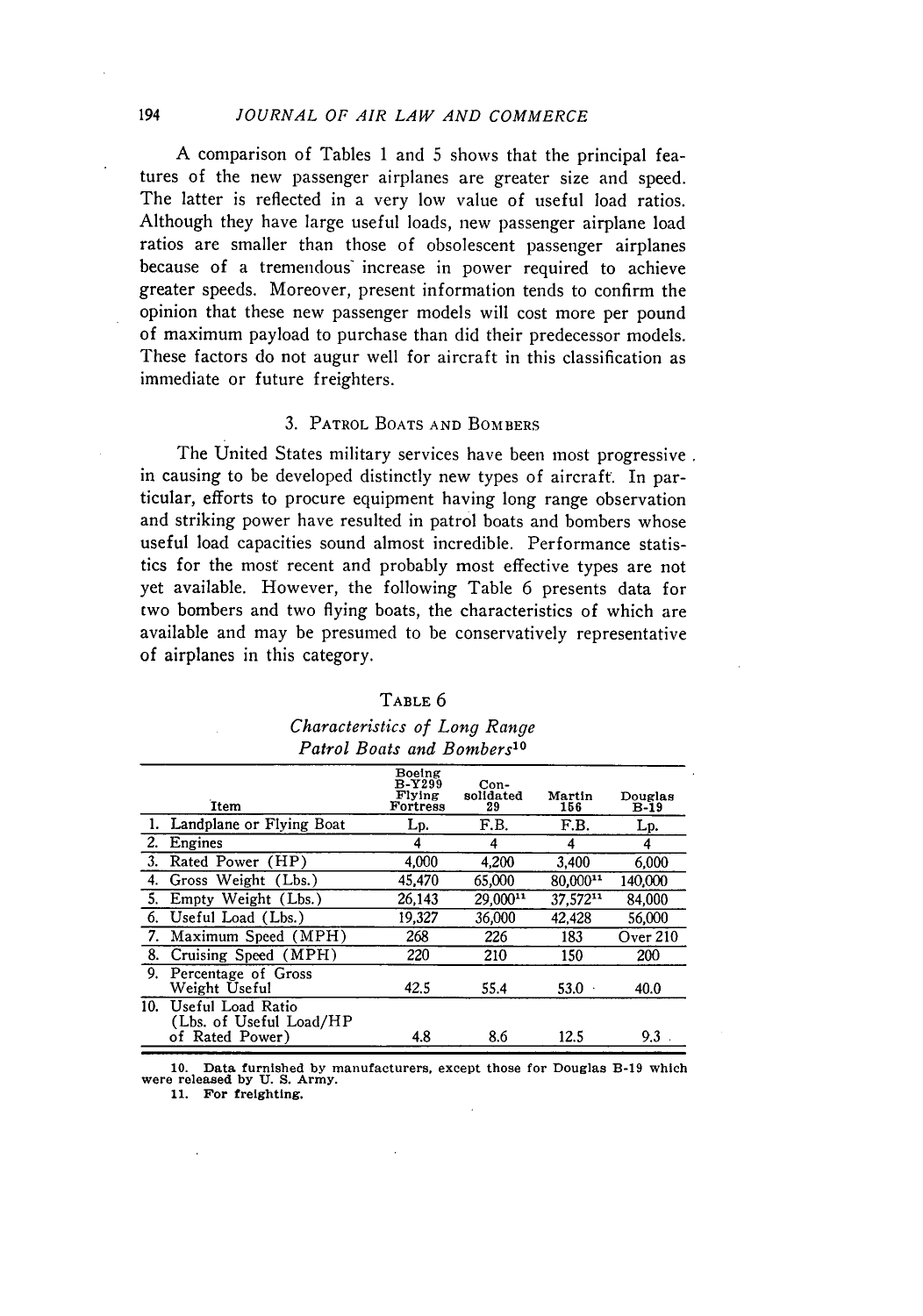It should be noted that, of the four airplanes listed in the above Table 6, each larger slower bomber or flying boat enjoys a definitely greater advantage in respect to percentage of gross weight useful and useful load ratio than does its smaller faster counterpart. It may further be seen from Tables 2, 5 and 6 herein that airplanes in this classification may be capable of more favorable freighting performance than either obsolescent or new passenger aircraft. This type of aircraft, designed rather for useful load capacity than speed, may ultimately prove of great use in developing low cost air freight service in this country.

#### **II. FUTURE EQUIPMENT**

American aircraft manufacturers build equipment of surpassing quality for almost every. conceivable purpose. Our airliners dominate skylanes the world over, our bombers and pursuit ships are sought after by nations engulfed in war. Yet despite this excellent record, despite frequent claims of producers, nothing has ever been built which from nose to tail and wing tip to wing tip was intended solely for freighting. Every so-called cargo or freight airplane has been simply a modified version of some model originally designed for passenger or military purposes.

A made-over passenger airplane may be expected to haul freight just as inefficiently as would a Pullman car with its seats taken out and its windows boarded up. The head of one of our largest and most progressive airlines recently explained,<sup>12</sup> in discussing plans of his company for air freight service: "The railroads, in the conduct of their cargo business, do not use in that service modified passenger cars; they use equipment designed and most effective for the transportation of cargo. That we must do in this business."

Considerations in true freightplane design include such obvious features as large conveniently accessible hatches, strong floors, ample space, adjustable compartments, center of gravity and temperature controls, derrick and loading ramp attachments. The extra expense and loss of structural strength due to windows are no more necessary than in boxcars and trailers. Freight operating experience with made-over passenger airplanes is adding to our knowledge of these details. Not so self-evident are two further factors, which are essential if the future freightplane is to have a distinctly lower operating cost per ton-mile than has been attainable with existing aircraft. These fundamental factors are slow speed and large size.

**12. C. R. Smith,** President of American **Airlines, in** *American Aviation,* **April 1, 1940.**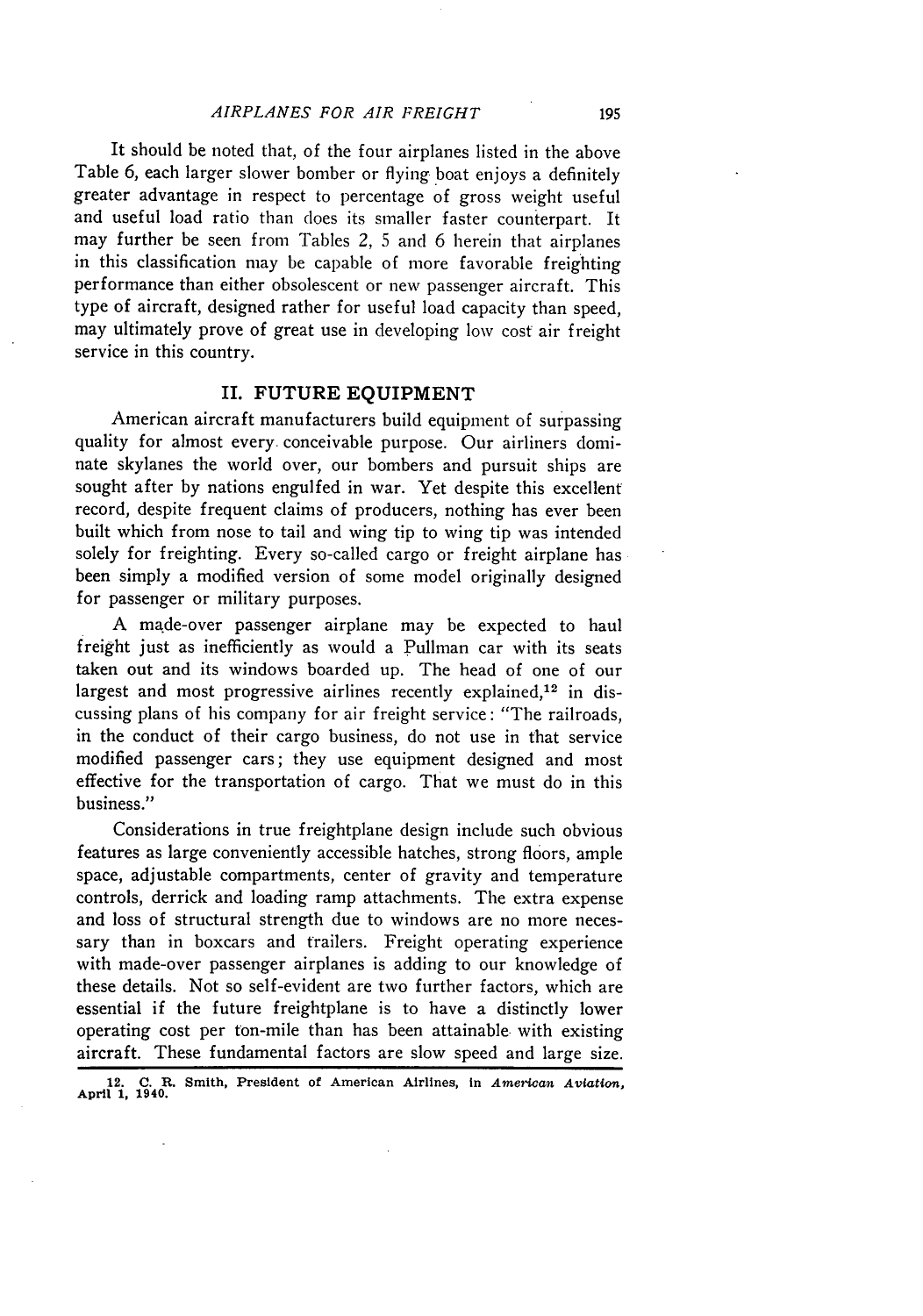# **1.** SLow **SPEED**

Almost any airplane can be operated more *economically* over a given distance at a slow rather than high speed. For engine power required varies almost directly with the cube of the speed; and maintenance, overhaul, fuel and depreciation costs tend, or can be made to, decrease with the power required. This has been proved true of existing aircraft designed for maximum efficiency at high speeds. Even greater economy could be achieved if airplanes, engines and propellers were designed for maximum efficiency at the slow cruising speeds a freight service requires.

A limit of increased economy with decreased speed of operation is imposed only by the necessity of offering schedules fast enough to compete with other vehicles of transportation. It is believed by many experts that air freight schedules as low as 120 miles per hour normal cruising speed can be fixed. At this economical speed, air freight schedules would still be more than twice as fast as those of the fastest express train.

Practically all large modern airplanes are designed for a high cruising speed. Hence the aerodynamic properties and general appearance of the future freightplane, with maximum efficiency intended for a distinctly lower speed, may be quite different from that to which we are accustomed.

For example, although "cleanness" or streamlining are necessary freightplane ideals, parasite drag need not be quite the bugbear it is for high-speed passenger aircraft design. More wing area and, possibly, a lower wing loading may be tolerated in the interest of greater lift at take-off, with consequent increased useful and revenue loads.

Moreover, the wings of the freightplane may be made thicker, particularly at the root, than those of comparable high-speed airplanes. This enables greater structural strength, more span and, very likely, more useful space. Greater span makes possible reduced drag and more efficient conversion of engine energy into forward motion. More useful space fills the need created by bulky cargo. There is no reason why the wings should not be designed to hold bulky stuff such as cut flowers, dresses and hats. Wingfoil characteristics may be selected for efficiency over a narrower speed range than has been necessary for existing passenger and military airplanes. Greatest lift at 70 miles per hour for take-off and least drag at 120 miles per hour for cruising calls for much less compromise than maximum lift at 65 miles per hour and least drag at 220 miles per hour.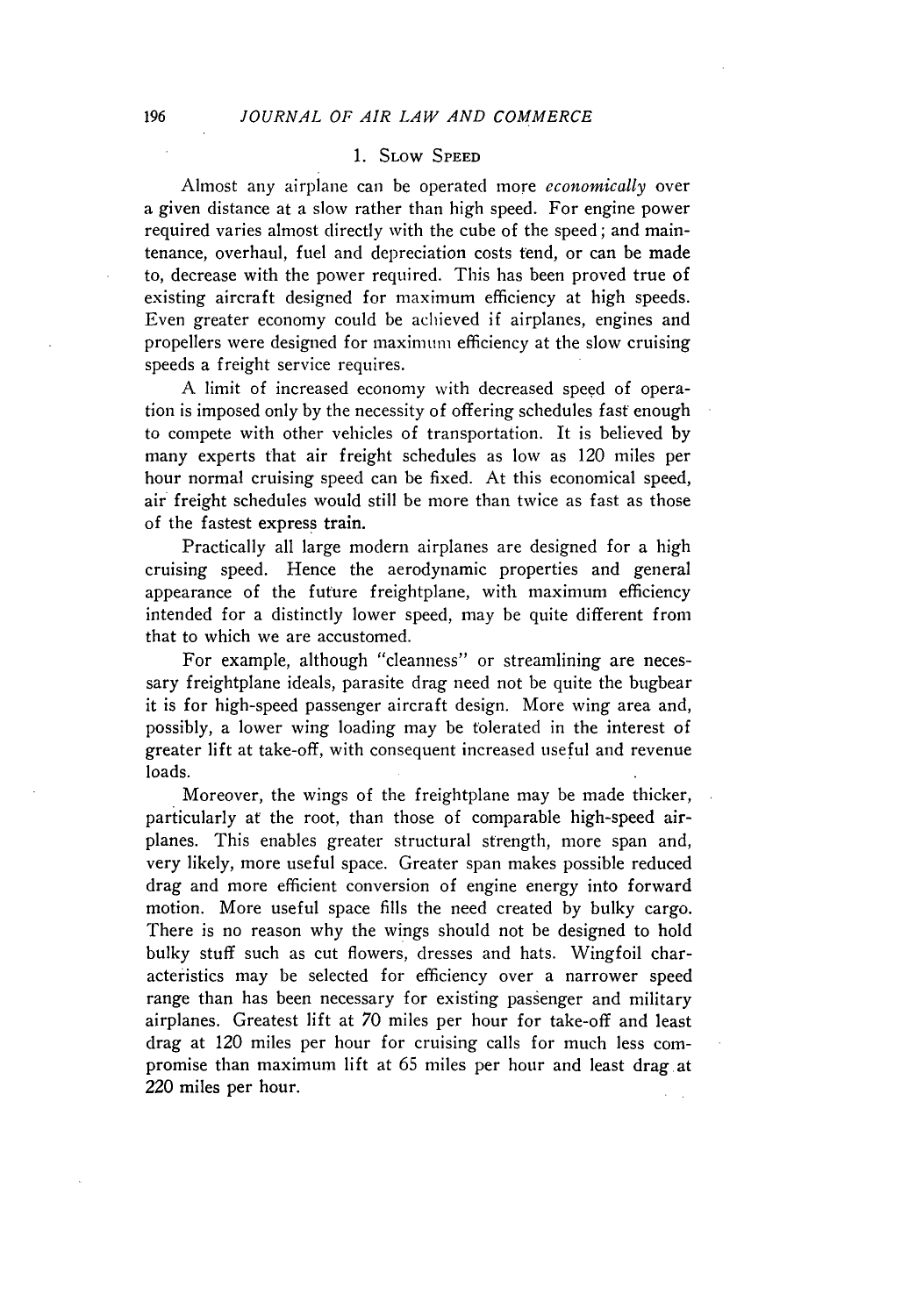# 2. LARGE SIZE

The second principle that may influence freightplane construction is large size.

It must be admitted that the weight of most objects tends to increase faster than any one of their surfaces  $-$  weight being a matter of three dimensions and area of two. A solid cube weighs eight times as much when its lineal dimensions are doubled and the area of the bottom surface increased only four-fold. But an airplane is not solid and its shape is more like that of a saucer than a cube. Hence this physical rule does not operate with such deadly effectiveness in increasing sizes of airplanes. Moreover, this factor is offset by operation of an opposite tendency.

Airplanes of the same design and speed but different size have many components that weigh approximately the same, viz., instruments, indicators, radios, navigation lights, propellers, carburetors, magnetoes and other engine accesories. Even the engine weights are not proportional to the sizes of the respective airplanes, for larger engines usually have a smaller weight per rated horsepower. Consequently, the percentage of airplane gross weight that is useful (i.e. non-structural) tends to be greater with airplanes of larger size. Or, to put this in a slightly different way, an airplane twice as large as another of the same design and speed should have more than twice its useful load.

A comparison of Tables 1 and 6, showing the percentage of gross weight useful for obsolete passenger and military aircraft respectively, indicates that so far increased size has resulted in increased percentage of gross weights useful. To be sure, Table 5 reveals that the much larger passenger airplanes of today have not quite the same percentages of gross weight useful as the passenger aircraft of six years ago shown in Table 1. But modern passenger airliners have sacrificed what might have been an improved percentage of gross weight useful for greatly increased speed. Where cruising and maximum speeds of larger airplanes have not been changed greatly from those of the obsolescent passenger airplanes (patrol ships and bombers, Table 6), percentages of gross weight useful and useful load ratios of a most favorable character have been obtained.

Quite apart from the above advantage of increased percentage of gross weight useful enjoyed by larger airplanes is that of decreases in certain operating costs. Many airline operating costs are constant in that no matter how much traffic is experienced, operating expenditures tend to remain the same. Thus, although a 12 ton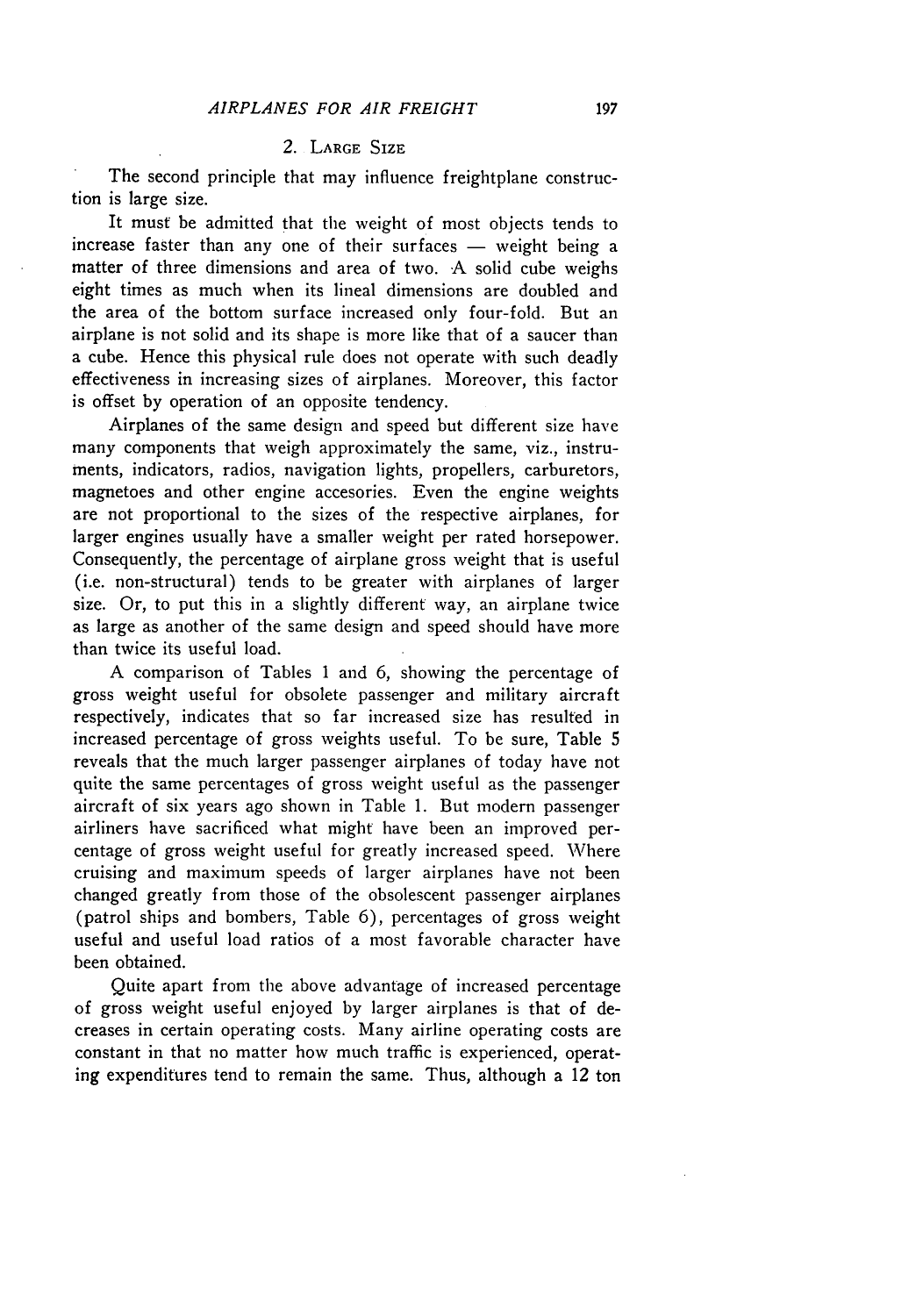airplane may haul as much payload as two six ton ships, piloting, ground personnel, fuel and oil, overhaul and repair, airport and office rentals, communications and many other operating expenses of the 12 ton craft tend to be somewhat less than the same costs for the two smaller airplanes.

Discussion of freightplane design is hardly complete without mention of one phase of it that belongs to the more remote future. By analogy to other forms of transportation, the ultimate freightplane ideal would seem to be a train of one power unit, to provide propulsive energy, and a number of engineless units, to haul cargo. In theory, this arrangement should make possible much larger useful load ratios than are likely for any single-unit freightplane. Extended consideration of this fascinating problem is beyond the scope of this study, yet it may be pointed out that, following the example of other countries, our own government might do well to provide funds for exploring freight-glider possibilities.18

#### III. CONCLUSION

A careful analysis of the situation reveals that there is at home and abroad today a real need of airplanes for hauling freight exclusively. By various economies, such as slow flying speeds, large payloads, use of second-hand aircraft, three classes of existing types of airplanes may be employed for this purpose, viz., obsolescent passenger airplanes, modern passenger airplanes and patrol boats and bombers. The first group appears to be the most practicable because of availability at prices enabling a small depreciation burden. The second class appears to be too expensive, from both capital and operating costs points of view, to hold much hope of present or future usefulness as freighters. The last does give promises of being ultimately the most economical class of existing airplanes for freighting.

All present types of airplanes can at best be no more than makeshift freighters. Real operating efficiency and economy can be hoped for only when a radically different kind of airplane is produced for air freight. Aside from the more obvious features of freightplane construction, such as doors, loading facilities, spacers, etc., the prime requisite of low cost of operation appears to suggest two fundamental principles: 1) large size and 2) maximum operating efficiency of airplane, engine and propeller at a relatively low cruising speed.

<sup>13.</sup> It is stated in reliable quarters that Russians have experimented successfully with a string of as many as 21 sailplanes pulled by a single airplane<br>over considerable distances, with units being taken on and let off du of **the** train.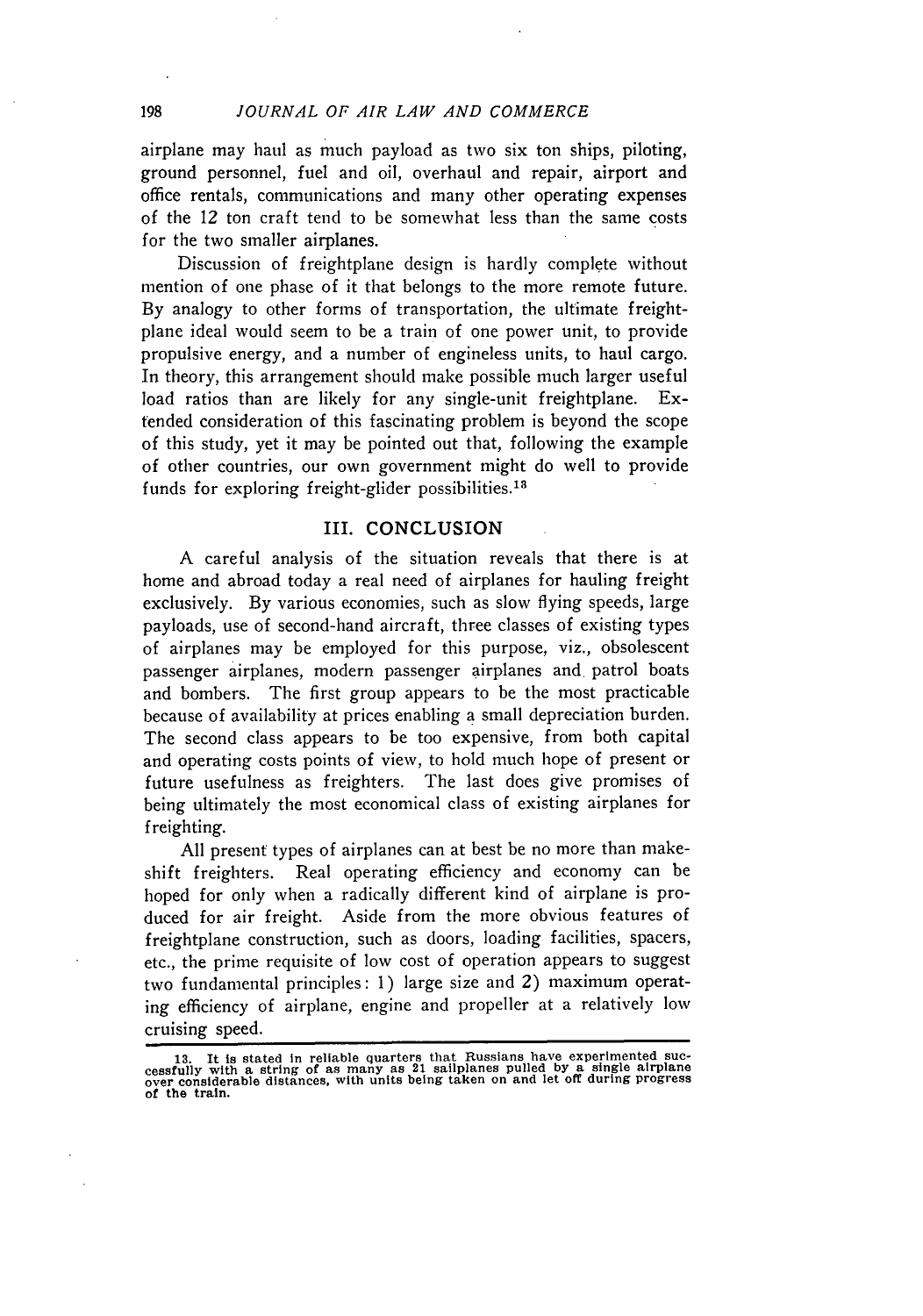The specially designed freightplane of the future merits the careful consideration of our aircraft manufacturers. In an age that places terrible risks upon nations unprepared for modern aerial warfare, no matter how great their size or desire to avoid war, the freightplane stands out as a vehicle of unlimited military importance. As a potential instrument of peaceful economic development, it gives promise of being to air freight transportation what boxcars and trailers have been to rail and highway commodity transportation.

## **APPENDIX**

The methods by which the various operating costs of Table 3 have been estimated are produced herewith. No pretense is made that the estimates are an exact index or are suitable for every kind of air freight operation. However, airline practices and statistics have been employed as far as possible and the estimates are presented as a reasonably accurate approximation of the cost of operating the service described below.

Operation over one of the four present transcontinental airways is assumed with a total route distance, allowing for minor deviations to tap additional traffic centers, of approximately 3,000 miles. One flight daily east and west except Sundays and holidays, involving about 600 flights per year, is scheduled. Normal cruising speed is 120 miles per hour, which, with 18 or 20 intermediate stops, allows a coast to coast over-all time schedule of 30 hours, or "second morning" delivery, compared with "first morning" for air express and "fourth morning" for fast rail express.

Six airplanes are used making an average daily burden on each of 1,000 miles, slightly higher than high speed passenger airline practice permits. Hangar facilities, a repair shop and traffic office are provided for at each terminus-as well as traffic space at each intermediate station and an extra traffic office in Chicago, the nation's freight center. In keeping with *freight* standards, equipment, locations, number and dress of personnel etc. are influenced more by considerations of utility and economy than of style or appearance. To minimize capital requirements all equipment other than airplanes and tools, including hangars, offices, refueling and communication facilities are leased rather than purchased.

The various items of operating expense are budgeted pursuant to the classifications generally employed by airlines. However, no distinction is made between direct and indirect expense, nor between flying and other personnel. Sales costs are not provided for, since traffic would doubtlessly be mostly with industrial companies whose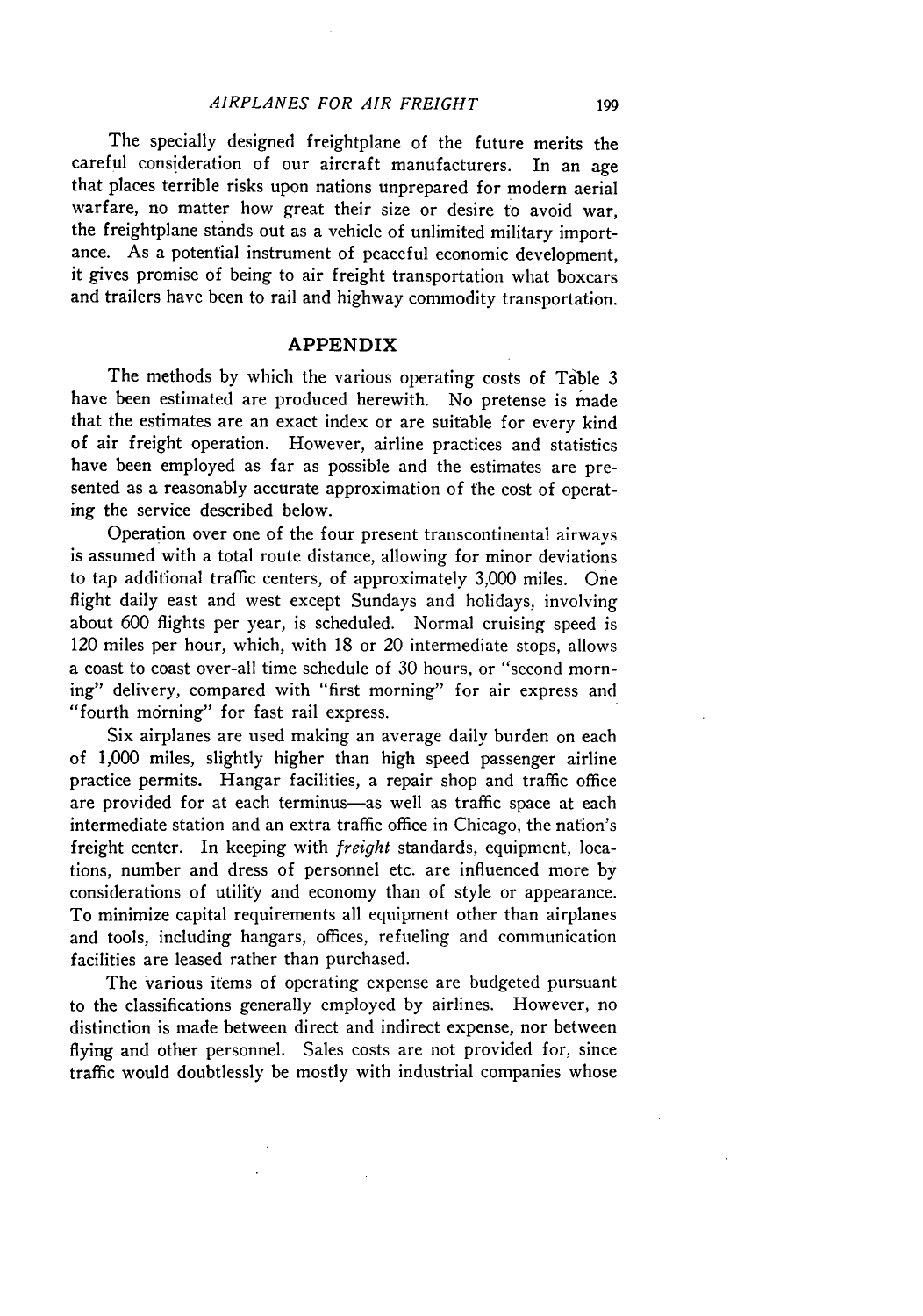business could be solicited directly **by** the traffic department. Nor is any provision made for passenger expense for obvious reasons.

*(1) Personnel.* The following Table 7 shows the approximate numbers, types and salaries of the personnel of the transcontinental service described herein.

#### **TABLE** 7

#### *Air Freight Personnel* (Cost per Month)

| Number    | Type                          | Salary | Total      |
|-----------|-------------------------------|--------|------------|
|           | President and General Manager | \$500  | \$500      |
|           | Operations Manager            | 300    | 300        |
|           | Traffic Manager               | 250    | 250        |
|           | Division Traffic Managers     | 175    | 525        |
| $^{014}$  | Traffic Solicitors            | 125    | 1,125      |
| 3         | Traffic Control Clerks        | 150    | 450        |
| 3         | Stenographer-Secretaries      | 140    | 420        |
| 3         | Stenographers                 | 100    | 300        |
|           | Bookkeeper-Accountant         | 160    | 160        |
| 18        | Field Attendants              | 140    | 2,520      |
| 6         | Meteorologists                | 150    | 900        |
| $18^{14}$ | Mechanics                     | 140    | 2,520      |
| 15        | First Pilots                  | 500    | 7,500      |
| 15        | Second Pilots                 | 250    | 3,750      |
| 97        |                               |        | \$21,22014 |

The 18 field attendants are men at intermediate stations capable of assisting in refueling, loading and unloading the two daily flights, as well as soliciting and caring for traffic at each station.

Item 1 of Table 3 is obtained **by** dividing the total monthly payrolls shown in Table 7 by 150,000, the number of miles scheduled to be flown in a month.

(2) *Fuel and Oil.* Item 2 of Table 3 is based upon the actual power requirements at a freight cruising speed of 120 miles per hour (block-to-block speed about 110 miles per hour) of each airplane as shown in Table 2. A specific fuel consumption of 0.48 and a specific oil consumption of 0.02 pounds per horsepower are taken. Fuel weight of six pounds per gallon and oil weight of 7.5 pounds are assumed. Six percent has been added for warming up, take-off, and manoeuvering. Gasoline is computed at 12 cents a gallon, oil at 40 cents a gallon. $15$ 

<sup>14.</sup> The above personnel is required for the six Lockheed 10's. 2, 7 and<br>13 traffic solicitors (one for each 500 lbs. of additional payload capacity), as<br>well as 7, 16, and 22 mechanic (cf. Overhaul and Repair) are added fo

**<sup>15.</sup> Fuel and oil** requirements err on **the high** side, **since** full capacity pay- **loads are** provided for, **whereas** only **a** three-quarters capacity payload is expected normally.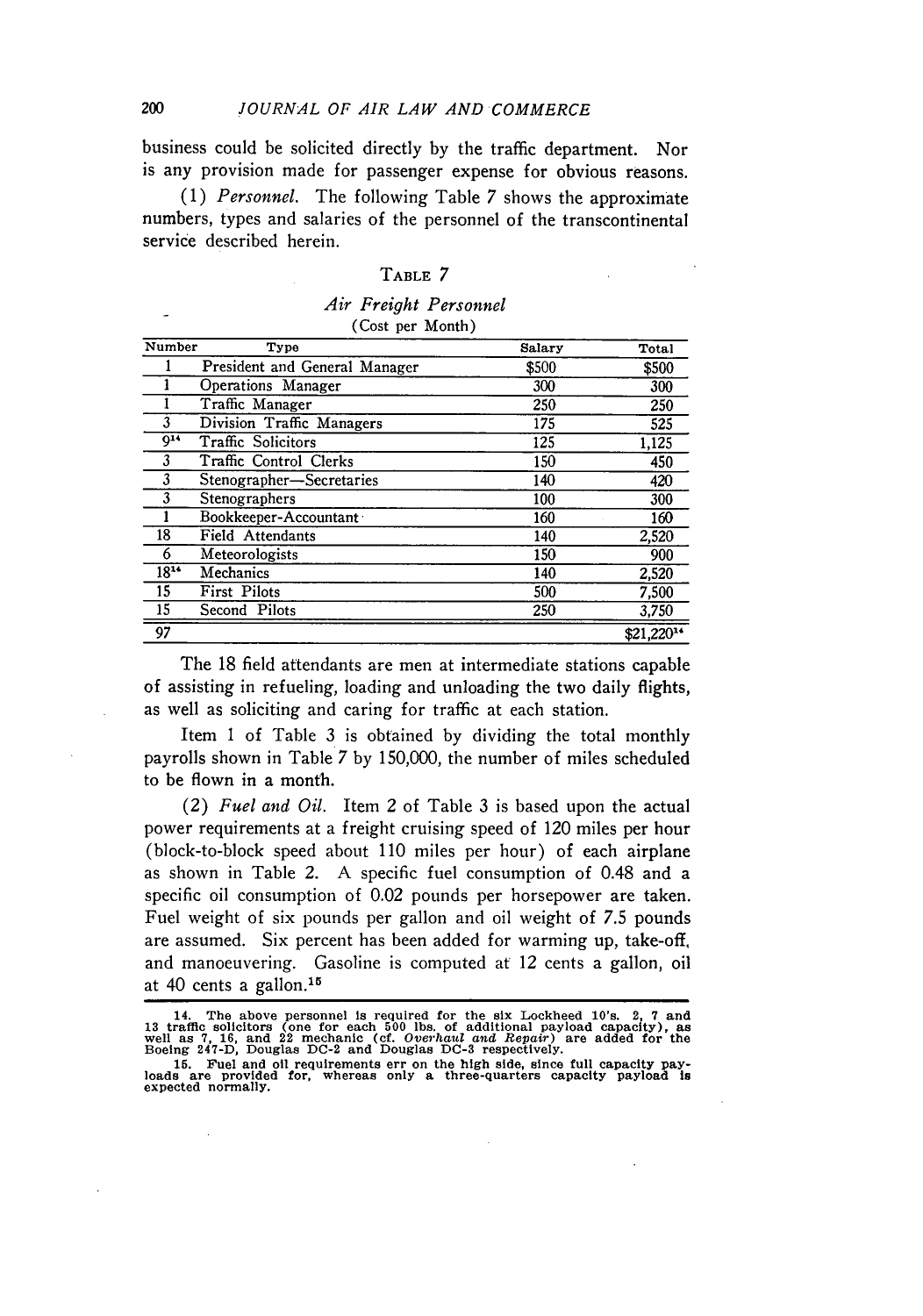(3) *Overhaul and Repair (Materials).* An exhaustive analy $sis^{16}$  or airline maintenance costs, based upon the operating procedure of the largest passenger airlines in the United States, shows that overhaul and repair requirements of the Lockheed 10 for each major overhaul period of 400 hours were 1,882 mechanic hours of labor and \$686 of materials and supplies. These requirements are for passenger airline cruising speed taking 65 or more percent of rated engine power. With a slower freight cruising speed taking a much smaller percentage of engine power, it may be assumed that the same maintenance requirements will suffice over twice as great an overhaul period. Thus a normal cruising speed of 120 miles per hour, with an average ground speed of about 110 miles per hour, will produce 88,000 revenue miles between major overhauls, or, on the basis of the above materials' cost, 0.78 cents per mile for the Lockheed 10. The other figures of Item 3, Table 3 bear the same relation to that for the Lockheed as do their respective rated engine powers to the rated engine power of the Lockheed.<sup>17</sup>

(4) *Depreciation.* The investment cost of each type of airplane is taken at half the cost new, as shown in Table 1, with four years of freight "life" remaining. Division of the annual depreciation by 300,000, the revenue miles to be flown each year by each airplane, gives the figure shown in Item 4 of Table 3.

**(5)** *Insurance.* The law permits a common carrier in effect to limit liability for loss or injury to goods in its care.<sup>18</sup> Following the example of the rail and air express service, a freight airline may place a liability limit of \$50 per shipment and compel shippers to pay an extra fee (which is virtually self-insurance) for valuations above this at the rate of ten cents per \$100. If the Lockheed 10, Boeing 247-D, Douglas DC-2 and Douglas DC-3 when threequarters loaded (cf. Item 6, Table 2) carry packages averaging 25 pounds and going a distance of 1,000 miles,<sup>19</sup> they will entail

**<sup>16.</sup>** *Analysis of Characteristics and Estimated Basic Operating* Costs *of Various Lockheed Models for Airline Operation,* Lockheed Aircraft Corporation, **May** 21, **1937.**

<sup>17.</sup> It may be seen that with 1,882 mechanic hours required for each<br>88,000 miles, and with 6,000 miles scheduled per day, a crew of 18 mechanics<br>is required for the Lockheed 10. 25 for the Boeing 247-D, 34 for the Douglas<br>

<sup>19.</sup> The average weight and distance of shipments in a future freight service are difficult to predict. However, it would seem that the type of trafficient to be catered to by air freight should be something in weight betwe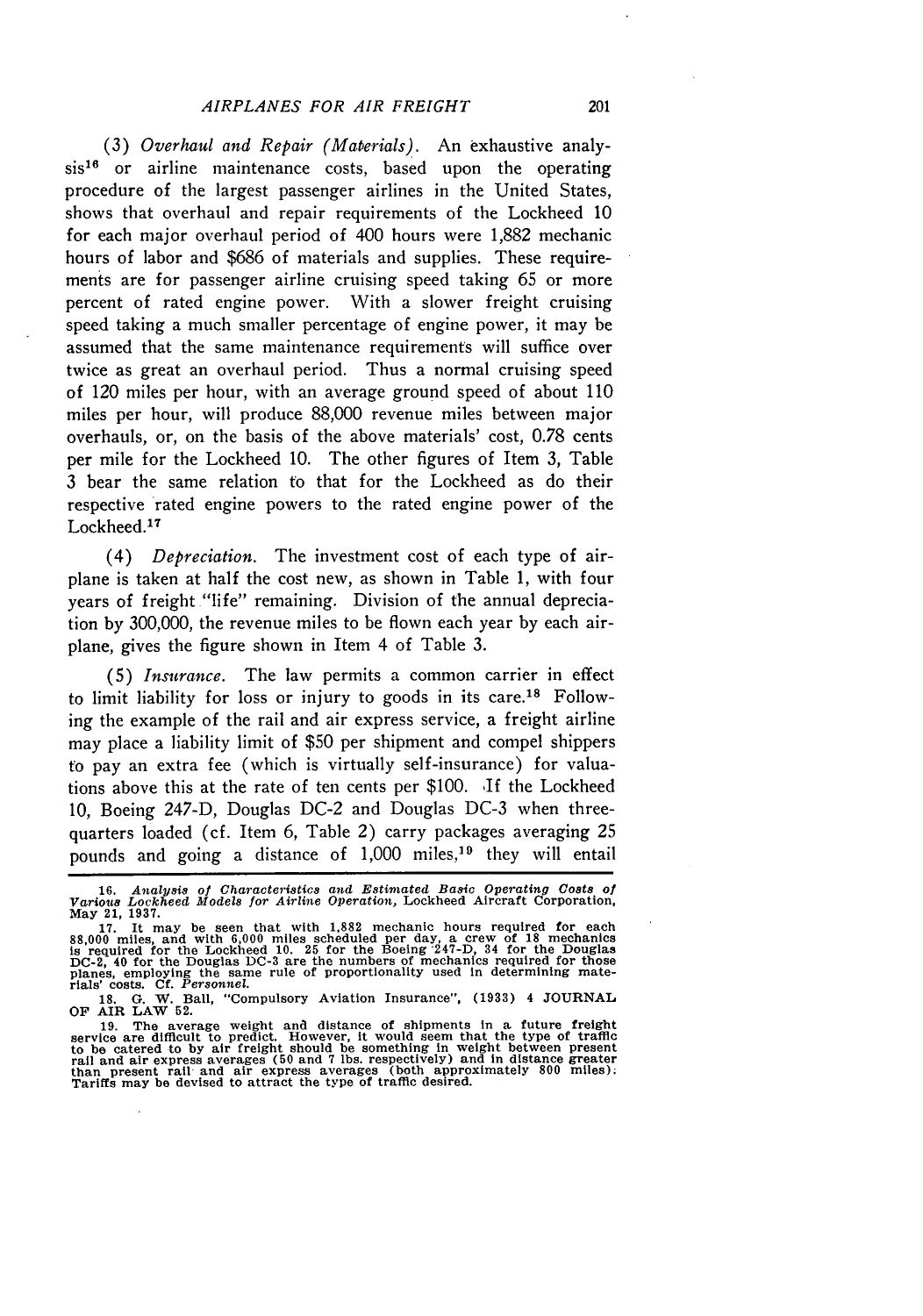cargo liabilities (at ten cents per \$100 value) of 0.57, 0.68, 0.99 and 1.40 cents per revenue mile respectively.

Full hull coverage including crash is nine percent per annum of the value of the airplanes averaged over their four years of freight "life." This annual cost is divided by 300,000, the number of revenue miles per plane per year, for a crash insurance cost of 0.39, 0.52, 0.67 and 0.83 cents per mile respectively.

Public liability insurance to the extent of \$50,000 per person and \$100,000 per accident together with property damage coverage up to \$5,000 is generally quoted at about 0.25 cents per mile.

For all other insurance, such as employees' fidelity and property, an arbitrary allowance of 0.1 cents per mile is made.

The figures shown in Item 5, Table 3 are the respective totals of the four above classes of insurance.

(6) *All Other Operating Supplies and Expenses.* These may be subdivided into rentals, supplies and materials, communications, pick-up and delivery, taxes and legal expenses.

(a) Rentals of hangar facilities and shops at each terminus and some convenient intermediate point, \$1,500 per month. Landing rights and use of field equipment, servicing and traffic department space at 20 airports, \$2,000 per month. Offices for traffic departments in New York, Chicago and Los Angeles, \$350 per month.

(b) Supplies and materials, including maintenance of tools, machines, field and office equipment, printing, stationery, traveling expense and incidentals, \$2,500.

(c) Communications, including emergency radio, telegraph, telephone and TWX teletype service, \$1,500 per month.

(d) Pick-up and delivery service,  $75$  cents per shipment.<sup>20</sup> With a 25 pound, 1,200 mile average shipment, a three-quarters capacity payload and 150,000 revenue miles per month, pick-up and delivery costs of the Lockheed 10 fleet should amount to \$12,870 per month.

(e) Taxes, including social security and property, \$600 per month.

(f) Legal expenses, \$500 per month.

<sup>20.</sup> With a surcharge for shipments of more than 40 lbs. each. The average<br>pick-up and delivery cost in the collaborative air express service of the passen-<br>ger airlines and the railway express agency is approximately one